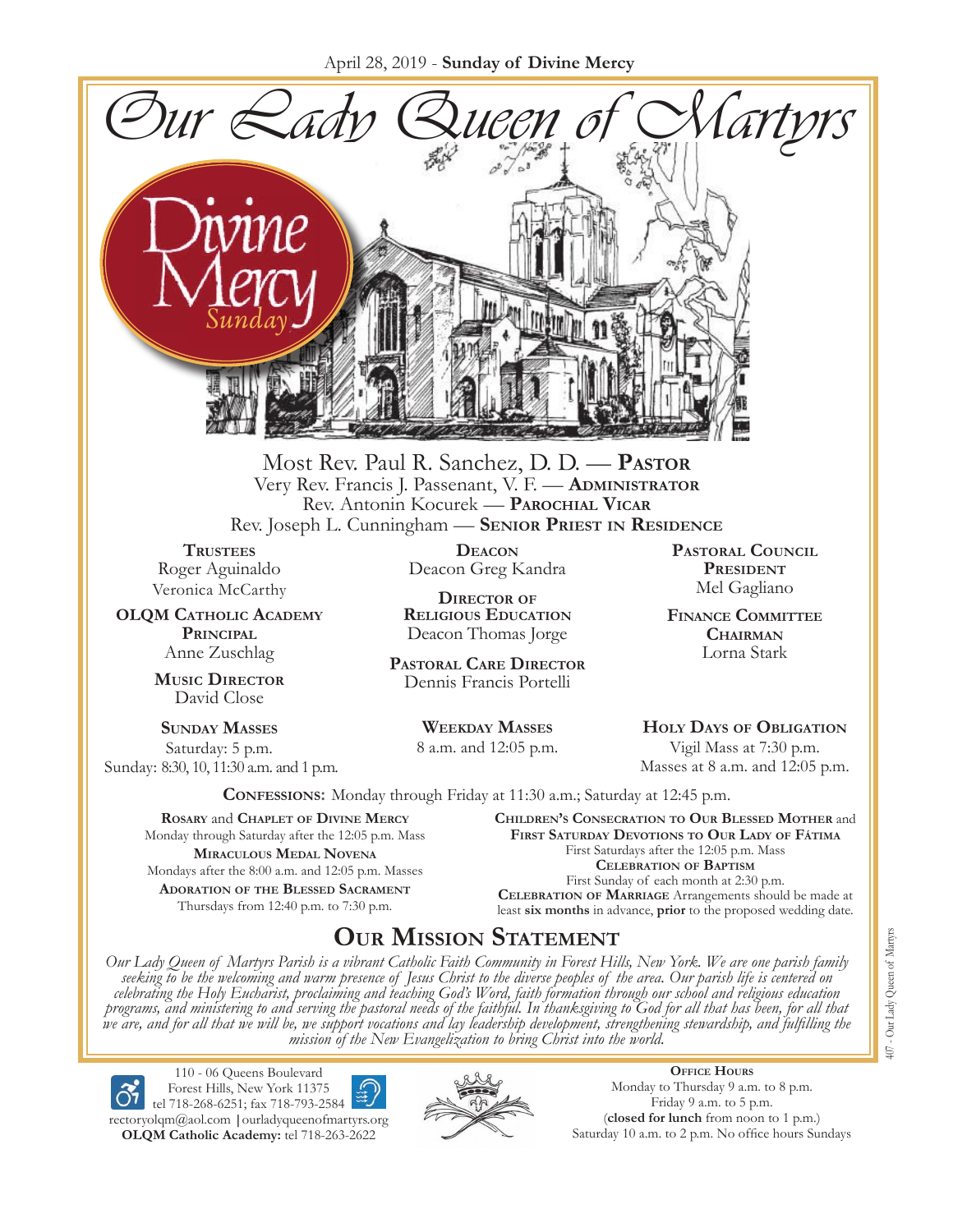## **Masses for the Week**

*Saturday, April 27* **8 a.m.** Maria Asca **12:05 p.m***.* John Healy **5 p.m.** Stella Natsue Yamada-Wu

*Sunday, April 28* **10 a.m. Family Mass celebrated for the parishioners of Our Lady Queen of Martyrs**

*Children's Liturgy of the Word* 

*Monday, April 29* **Saint Catherine of Siena 8 a.m.** Souls in Purgatory **12:05 p.m.** Josephine Fontana

*Tuesday, April 30* **Saint Pius V 8 a.m.** Souls in Purgatory **12:05 p.m***.* John J. Killeen, Sr.

*Wednesday, May 1* **Saint Joseph the Worker 8 a.m.** Father Juan Chacon **12:05 p.m***.* Msgr. Joseph McLaughlin [anniversary]

> *Thursday, May 2* **Saint Athanasius 8 a.m.** Bridget Fontana **12:05 p.m.** Cate Vazquez

*Friday, May 3* **Saints Philip and James 8 a.m.** Souls in Purgatory **12:05 p.m***.* Edwin Lars Larsen

*Saturday, May 4* **8 a.m.** Martha Angulo **12:05 p.m***.* Souls in Purgatory **5 p.m.** John and Lorrie Mazur

# **Remember Our Sick**

Blanche Aeppli, Svetiana Abramova, Mark Bradley, L. K. Brady, Luis Fernando Cardenas, Augustine Cisneros, Mary Ann Cornell, Irene Cucurella, Tracy Cuva, Joan Donnelly, Norman Doucette, Baby Luka Dudashvili, Lidia Flores, Anne Gorin, Stephanie Feldman, Alice Fromer, Gaye Fruscione, Pat Gmerek, Alex Guttierez, Ann Harding, Sean Harrison, Robert Heyer, René Hojilla, Henry Johnson, Lynne Keeley, Jacqueline Lisandrelli, Liz Maryon, Artur Mavashev, Louie Mavashev, Marina Mavashev, Veronica Nissan, Richard O'Keeffe, Clara Patoff, Grace Plank, Maureen Piatt, Nancy Piotrowski, Veronica Pulanski, Nora Radocea, Scott Salbo, Dr. Anthony Sarro, Scaturro family, Chris Townley, Gail Whelan, Brittany Zaita—**and all parishioners currently in nursing homes, hospitals or confined to their homes**

# **Main Events of the Week**

*Sunday, April 28* **Divine Mercy Sunday 2 p.m.**, *church:* **Exposition and Adoration of the Blessed Sacrament**

**2:30 p.m.,** *rectory:* **Baptism Instruction**

**3 p.m.**, *church:* **Benediction**

*Tuesday, April 30* **7:30 p.m.,** *choir loft:* **Choir Rehearsal**

*Wednesday, May 1* **Religious Education 3:45**–**5 p.m.:** *levels 1, 2, 3, and 4* 

**7**–**8:15 p.m.:** *levels 5, 6, Confirmation, FFO  I*

*Thursday, May 2* **After 12:05 p.m. Mass,** *church:*  **Exposition and Adoration of the Blessed Sacrament**

**2:30 p.m.,** *nursing home:* **Forest Hills Nursing Home Mass**

**7:30 p.m.** *church:* **Benediction**

*Friday, May 3* **Church will close at 1 p.m.**

**6:30**–**9 p.m.,** *McLaughlin Hall:* **MAYO Martyrs Active Youth Organization**

**7:30 p.m.,** *rectory (enter through glass door off 72nd Road):* **Charismatic Prayer Group meeting**

*Rectory = main meeting room (lower level)*

*Today's 1 p.m. Mass is for the intentions listed on the Easter Flower memorial envelopes.*

# **Remember Our Deceased**

Eduardo De Santis Dorothy Weber Eddie Yee

#### **We pray for the men and women of our Armed Forces serving in the U.S. and abroad**

Eric Böhm, Sergio Borrero, Thaddeus Buenaventura, Ricardo Cantillo, Bobby DiTroia, Armando Fellin, Andrew Gonzalez, A. Jay James, William (Will) Klos, Michael Le Floch, Louis Mannino, Jean-Marc Moïse, Brian Quinn, Justin Pabse, Adam Rearick, Rodney Ross, McNeely Royal, Victoria Tissler-Bacca, Charles Torres, Jose J. Vaz, Mollie Rae Whitley, William Youssef, Phillip Whitley, Jeff Zabala. **Please pray for all who risk their lives for our safety, including police, fire, corrections and military personnel.**

407 - Our Lady Queen of Martyrs Our Lady Queen of Martyr  $+00$ 

WELCOME! We have an assisted listening device available if you have difficulty hearing. Please come to the sacristy for further information. If a disability makes it difficult for you to fully participate at Mass or other activities of the parish, please email our **Parish Advocate for Persons with Disabilities**, Karen Mongiello, at [disabilities.olqm@gmail.com](mailto:disabilities.olqm@gmail.com), to make your special needs known.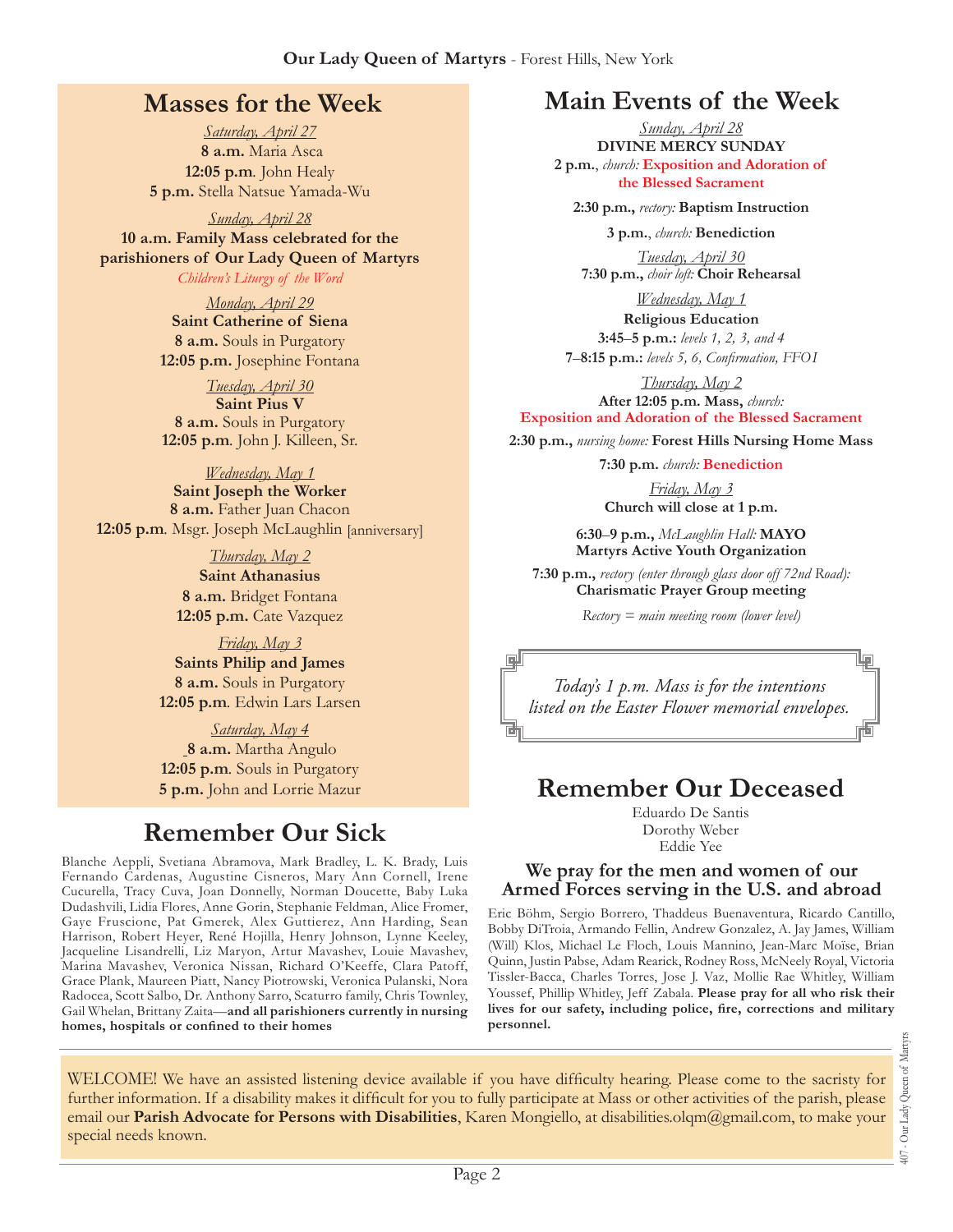#### April 28, 2019 - **Sunday of Divine Mercy**

## **Sunday Mass Assignments Order of Mass**

**Saturday, April 27**

*5 p.m.* 

*Celebrant:* Father Cunningham *Lectors:* John Doyle, Denise Bertolotti *Leader of Song:* Joe Annese *EMHCs:* Sandy Singh, Yorke Mizelle, Joseph Pollini

#### **Sunday, April 28**

*8:30 a.m.* 

*Celebrant:* Bishop Sanchez *Lectors:* Alejandra Caycedo, David Lee *Leader of Song:* Warren Harding *EMHCs:* Ernie Foli, Richie Perl, Roger Aguinaldo

### *10 a.m.*

*Celebrant:* Father Passenant *Lectors:* Chris Wellbrock, Regina Faighes *Leader of Song:* Warren Harding *Children's Liturgy of the Word:* Theresa Bryant *EMHCs:* Margarita Forero, Eileen Corrado, Lenny Rodin

### *11:30 a.m.*

*Celebrant:* Father Cunningham *Lectors:* Anita Das, Johanna Fausto-DiDio *Leader of Song:* Paula Rocheleu Hernández *EMHCs:* Jonathan Rodriguez, Angela Damone

## *1 p.m.*

*Celebrant:* Father Antonin *Intentions of Easter Flower Memorial Offerings Lectors:* Dorothea Brady, Al Smith

*Leader of Song:* Jennifer Gliere *EMHCs:* Maria de Jesus Aguirre, Eddy Eng *Members of the Altar Server Society at all Sunday Masses*

**Thank you to all those who serve as ushers**

**Divine Mercy Sunday** *Cycle C—Choir Mass at 11:30 p.m.* 

**Entrance** *Missal #175—*"Christ, the Lord, Is Risen Today" **Mass Parts:** Mass of St. Peter and St. Paul *(Schiavone)*

**First Reading** *Missal pg. 154—*Acts of the Apostles 5:12-16

**Responsorial Psalm**—Missal pg. 154 **Second Reading**

*Missal pg. 155—*Revelation 1:9-11a, 12-13, 17-19

**Gospel** *Missal pgs. 155-156—*John 20:19-31

**Homily**

**Offertory** "Now Let Us All Praise God and Sing" *(G. Young)—Choir Missal #496—*"We Walk by Faith"

**Communion**

"Aurora Coelum Purpurat" *(P. Yon)—Choir* "Regina Caeli" *(Missal #165)—Leader of Song, Latin & English Missal* #172—"Ye Sons and Daughters"

> **Closing Hymn** *Missal #160*—"Jesus Christ Is Risen Today"

**Exposition** *(after 1 p.m. Mass) Missal #168*—"Alleluia! Alleluia! Let the Holy Anthem Rise" "O Salutaris Hostias" *(Werner)*

## **Second Collections**

›› Today's second collection is for the maintenance of the church grounds. There is also an envelope for Catholic Home Missions.

›› Sunday, May 5, the second collection will be for Parish Youth programs. There is also an envelope for Mother's Day Remembrances.

›› Please use the blue envelope at any time to contribute to the Parish Endowment Fund or, at our Parish Giving portal, select Blue Envelope from the pull-down menu. More at ourladyqueenofmartyrs.org/blue-envelope.

# **JESUS, I TRUST IN YOU**

**Feast of the Divine Mercy** 2 p.m. Exposition and Adoration of the Blessed Sacrament 3 p.m. Closing Prayers and Benediction

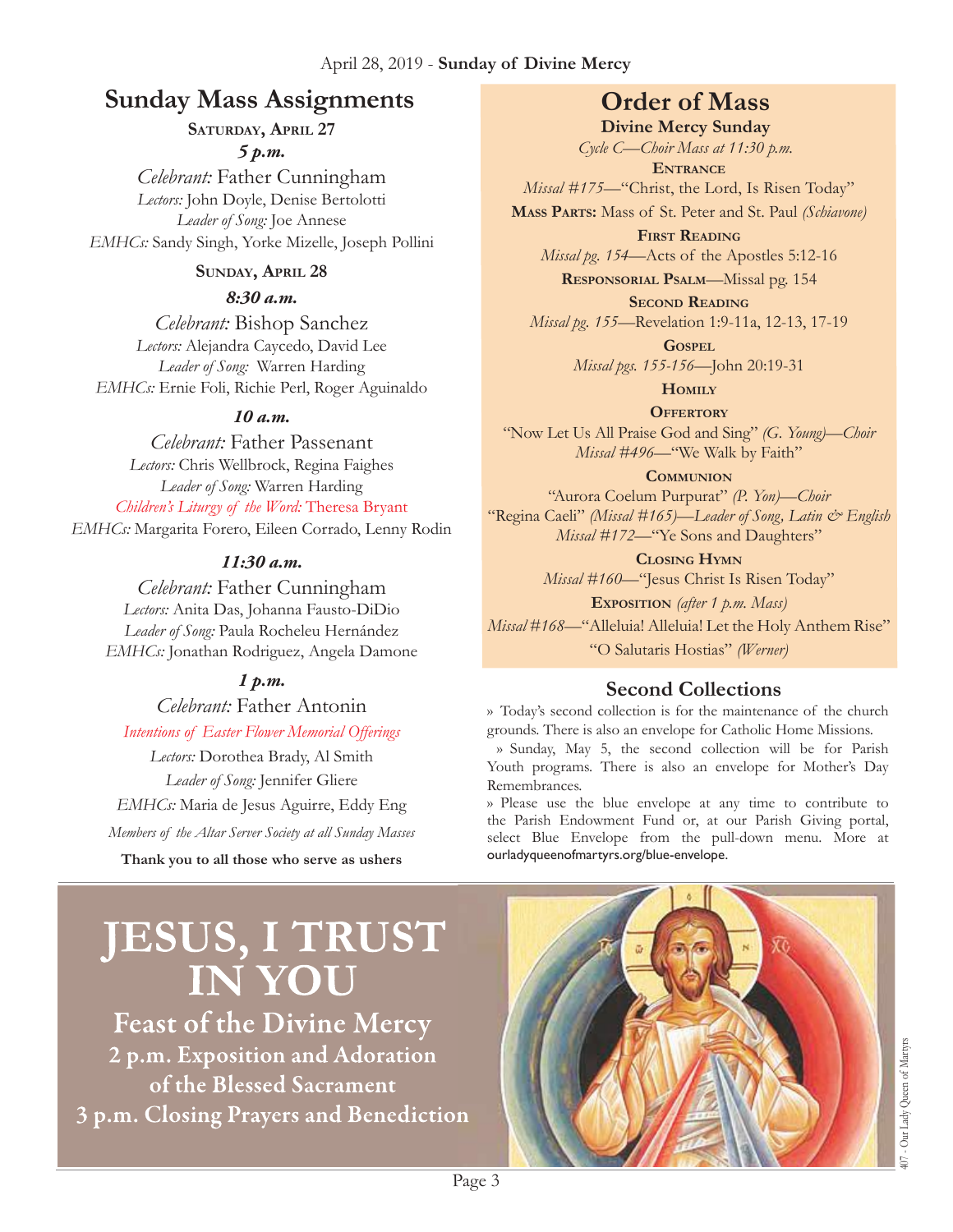



# **Holy Week and Easter at OLQM**

PALM SUNDAY Hosanna! Just prior to the 5 p.m. Mass, dozens of parishioners joined in procession with blessed palms. Photo by Maria Ribar.

HOLY THURSDAY Watching and praying at the Altar of Repose following the Mass of the Lord's Supper. Photo by Deacon Greg Kandra.

**Good Friday** The last of three Good Friday liturgies was spend in contemplation at the foot of Jesus' cross, accompanied by the choir's annual performance of the "Seven Last Words of Christ." Church photo by Maria Ribar. OLQM choir members photographed by Rosalind Chan-Ganzhi.

**Easter Vigil** Lighting of the Paschal candle. Photo by David Morales via Deacon Greg's blog.

**Easter Sunday** Alleluia! The church pews were full on Easter Sunday morning to celebrate the resurrection of Jesus from the dead. Photo by Deacon Greg.

Additional photos and video are on our website at <www.ourladyqueenofmartyrs.org/photo>-gallery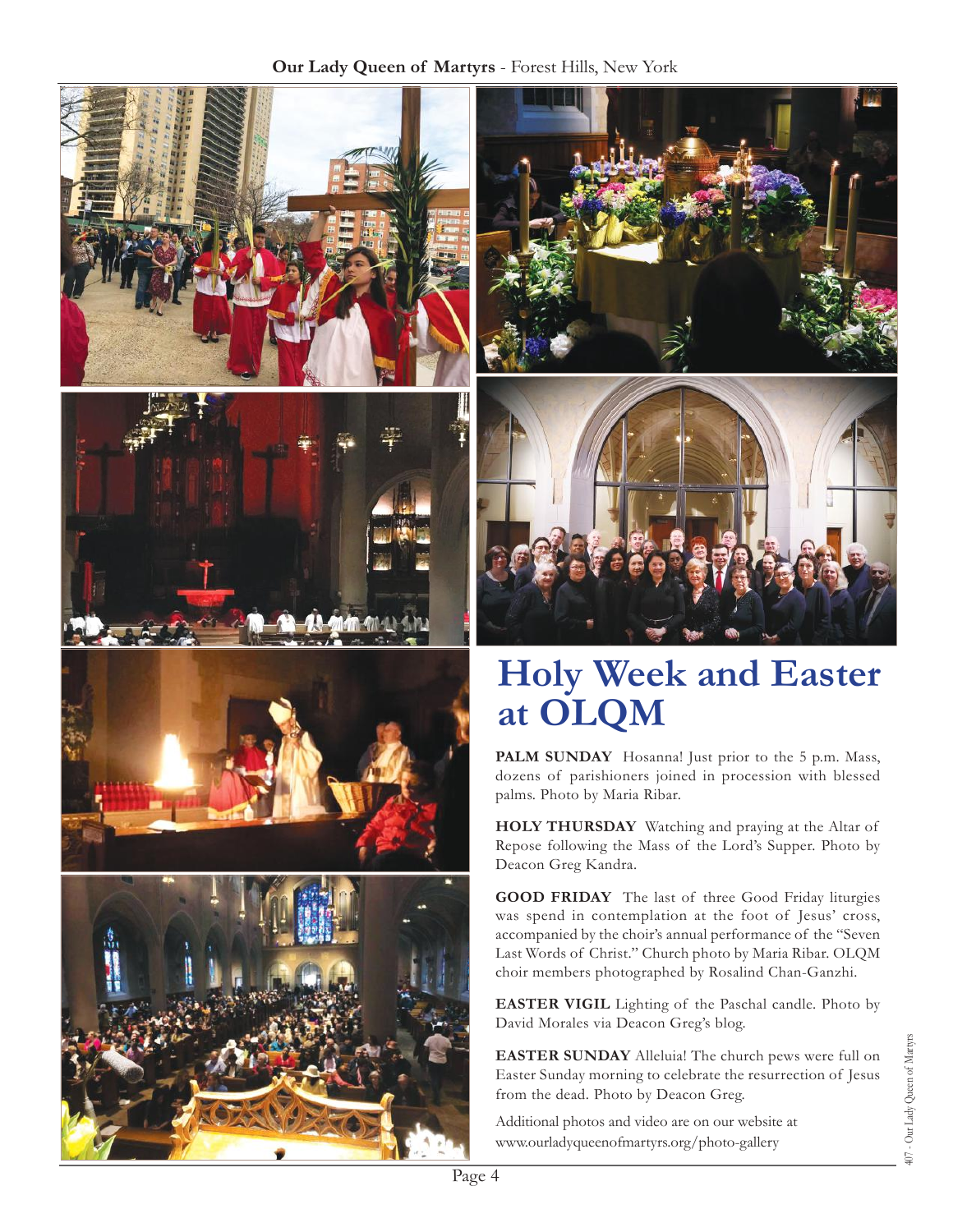

# **RCIA Invitation Rite of Catholic Initiation for Adults**

RCIA is a journey of faith through the sacraments of Baptism, Eucharist, and Confirmation for those age 18 and older. This program helps us to grow our Catholic family year after year. If you want to learn more about the Catholic faith or know someone who desires to become a Catholic, this program of welcome, prayer, and reflection will help you take the next step. RCIA is also for baptized Catholics who need to complete First Communion or Confirmation. It is our privilege to help you become fully initiated into the Catholic Church. Contact us at [rectoryolqm@aol.com](mailto:rectoryolqm@aol.com) or call 718-263-6251 and someone will follow up with you.

## **Weekly Collections**

|                                                                        | April 14  | April 21      |
|------------------------------------------------------------------------|-----------|---------------|
| Candle Offerings                                                       | 2,254.00  | 1,972.00      |
| 1st Collection                                                         | 13,369.19 | 15,788.40     |
| Easter Gift                                                            | 17,440.00 | 4,110.00      |
| Easter Music and Liturgy                                               |           | 4,716.08      |
| Online Parish Giving                                                   | 1,125.00  | 1,596.12      |
| Mail In                                                                | 225.00    | 225.00        |
| Diplar Offerings                                                       | 395.00    | $*$ see below |
| Holy Thursday                                                          |           | 3,546.00      |
| Good Friday (Stations & 7 Last Words)                                  |           | 3,430.00      |
| <b>TOTAL</b>                                                           | 34,808.19 | 35,383.60     |
| Weekly Income Needs*                                                   | 21,250.00 | 21,250.00     |
| Surplus/(Deficit)                                                      | 13,558.19 | 14,133.60     |
| * Amount needed weekly to meet church expenses. Figures are unaudited. |           |               |
|                                                                        |           |               |

#### **Special Collections** *(not accruing to our church)*

| Good Friday Pontifical Collection      | 4,129.00 |
|----------------------------------------|----------|
| *DipJar Giving to Notre Dame           | 1,420.00 |
| <b>Easter Gift for Retired Priests</b> | 5,103.05 |

Please remember the Roman Catholic Church of Our Lady Queen of Martyrs in your will and estate planning. Contact Bishop Sanchez or Father Passenant at 718-268-6251.

# **It's Still Easter Season**

Our clergy in their finest on Easter Sunday, the most holy day on the Church calendar. Photo by Roger Aguinaldo.

And it is not over yet. Easter season continues until Pentecost Sunday (June 9 this year). All Catholics who have been initiated into the Holy Eucharist are expected to receive Holy Communion at least once a year, during the Easter season.

May the Risen Christ fill you with joy and peace in believing.

## **Bereavement Support Group**

The parish support group offers help and healing for the hurt of losing a loved one. Meetings are always **Monday evenings, 7**–**9 p.m.** Scheduled meetings: **May 6 and 20, June 3 and 17.** If interested in attending, please contact the rectory at 718-268-6251 or email group facilitator, Commissioned Lay Pastoral Leader Yorke Mizelle, at [ymizelle@nyc.rr.com.](mailto:ymizelle@nyc.rr.com)

## **Use the DipJar to Donate**

At the St. Joseph altar at the front of the church you'll see a new device called a DipJar among the candles. It's a modern almsgiving box for making small donations (\$5 to \$20)—only it's cashless. The DipJar accept donations via credit or debit card in one step. Transactions take less than 10 seconds and won't store any credit card information. We hope you'll give it a try this Easter season for offerings, flowers, and



candles. Thank you for your special gifts in the amount of \$1,420 donated to the Archdiocese of Paris for the Notre Dame Cathedral.

#### **By Email** Rectory Office: **rectoryolqm@aol.com** Pastor's Office: pastorolqm@aol.com Administrator's Office: admn.olqm@yahoo.com Bulletin Subjects: olqmcomm@aol.com OLQM Catholic Academy info@olqmca.org Pastoral Care Office: dfport@gmail.com Religious Education Office: olqmreled@gmail.com Deacon Greg Kandra: dcngreg@gmail.com Disabilities Advocate [disabilities.olqm@gmail.com](mailto:disabilities.olqm@gmail.com)

## **Contact Us**

**By Telephone** Rectory Office: **718-268-6251 Emergency** (last rites) 718-810-9788 (*after office hours)* OLQM Catholic Academy: 718-263-2622 Religious Education Office: 718-263-0907

OLQM Charity Outreach: 718-268-6251, ext. 43

#### **Online**

www.ourladyqueenofmartyrs.org @OLQMChurch on Facebook, Twitter and Instagram OLQM Catholic Academy: www.olqmca.org